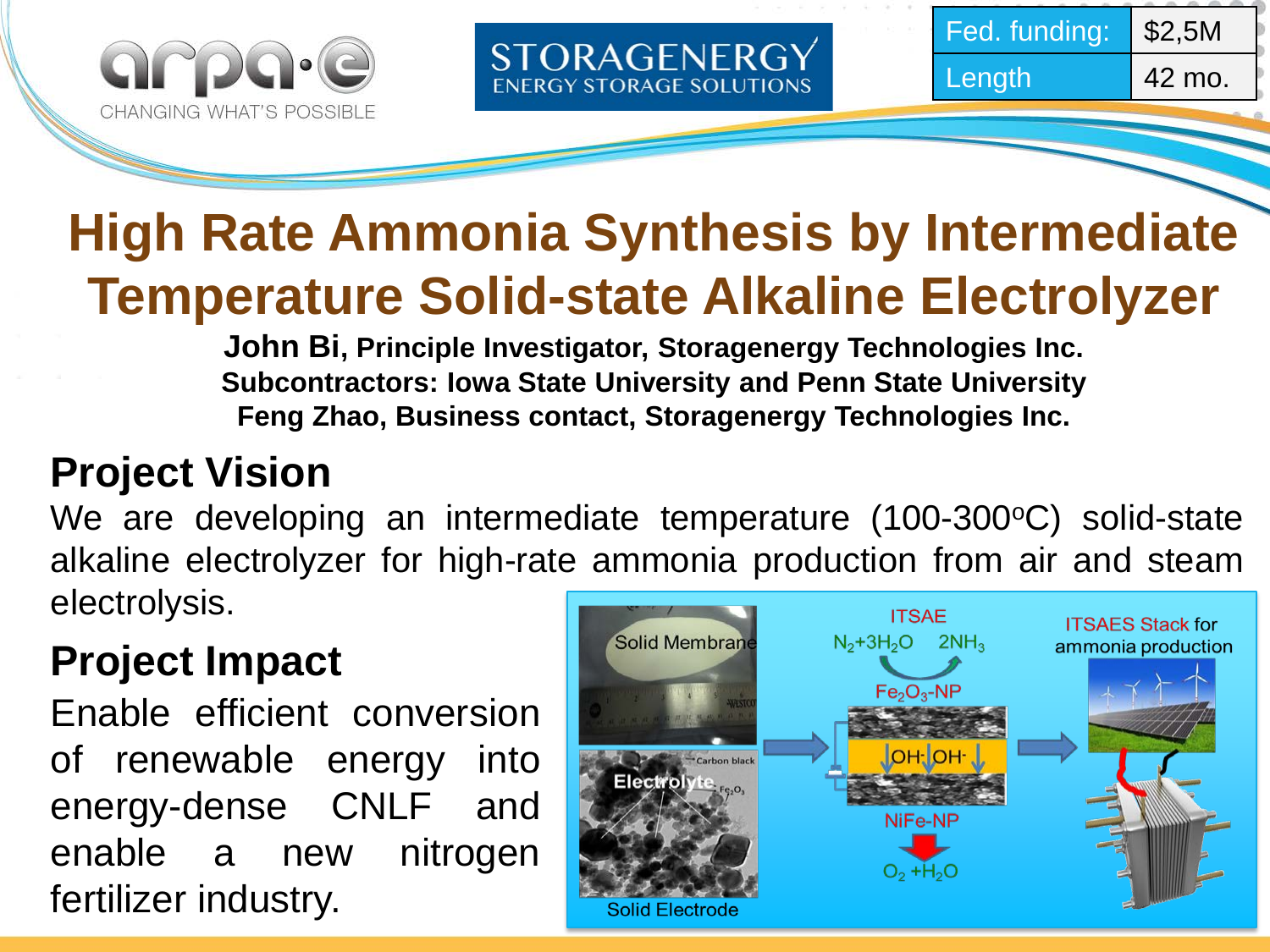# **Innovation and Objectives**

#### **Innovation**

The ITSAE integrates highly OHconducting solid membrane, novel costeffective nanostructured  $Fe<sub>2</sub>O<sub>3</sub>$ -based nitrogen reduction reaction (NRR) cathode catalyst, and amorphous noble metal free NiFeOx nanoparticle (2-4 nm) oxygen evolution reaction (OER) anode catalyst.



#### **Task outline, technical objectives**

**1.0** Develop large thin intermediate temperature solid-state alkaline membrane with ASR ≤ 0.125 Ωcm2 (**STI Q1~Q11**)

**2.0** Develop highly active  $Fe<sub>2</sub>O<sub>3</sub>$ -based mixed oxide NRR catalysts (**ISU Q1~Q12**)

**3.0** Use DFT modeling to elucidate elementary NRR reaction mechanisms and guide catalyst design (**PSU Q1~Q10**)

**4.0** Fabricate and test ITSAEs stacks (**STI&ISU Q11~Q14**)

#### **Tech-to-Market strategy**

**1.0** Technologies development including catalysts for NRR and ITSAE. Generation of patents.

**2.0** Market analysis and engagement of partners for ammonia production. **3.0** Pilot plant demonstration and

technologies licensing.